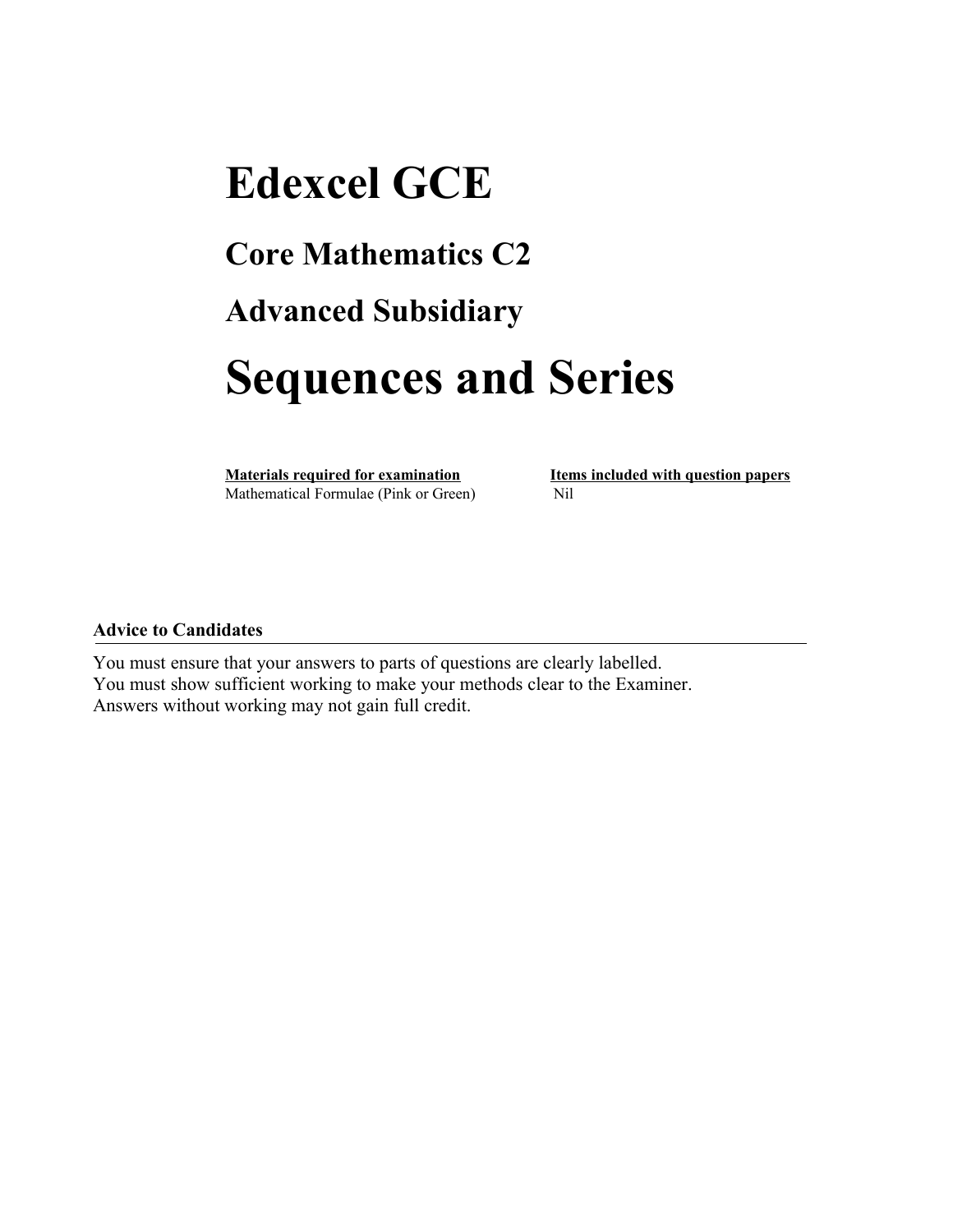**1.** The fourth term of a geometric series is 10 and the seventh term of the series is 80.

|  | For this series, find |  |
|--|-----------------------|--|
|  |                       |  |

| $(a)$ the common ratio,                                                              |  |
|--------------------------------------------------------------------------------------|--|
| $(b)$ the first term,                                                                |  |
| $(c)$ the sum of the first 20 terms, giving your answer to the nearest whole number. |  |
|                                                                                      |  |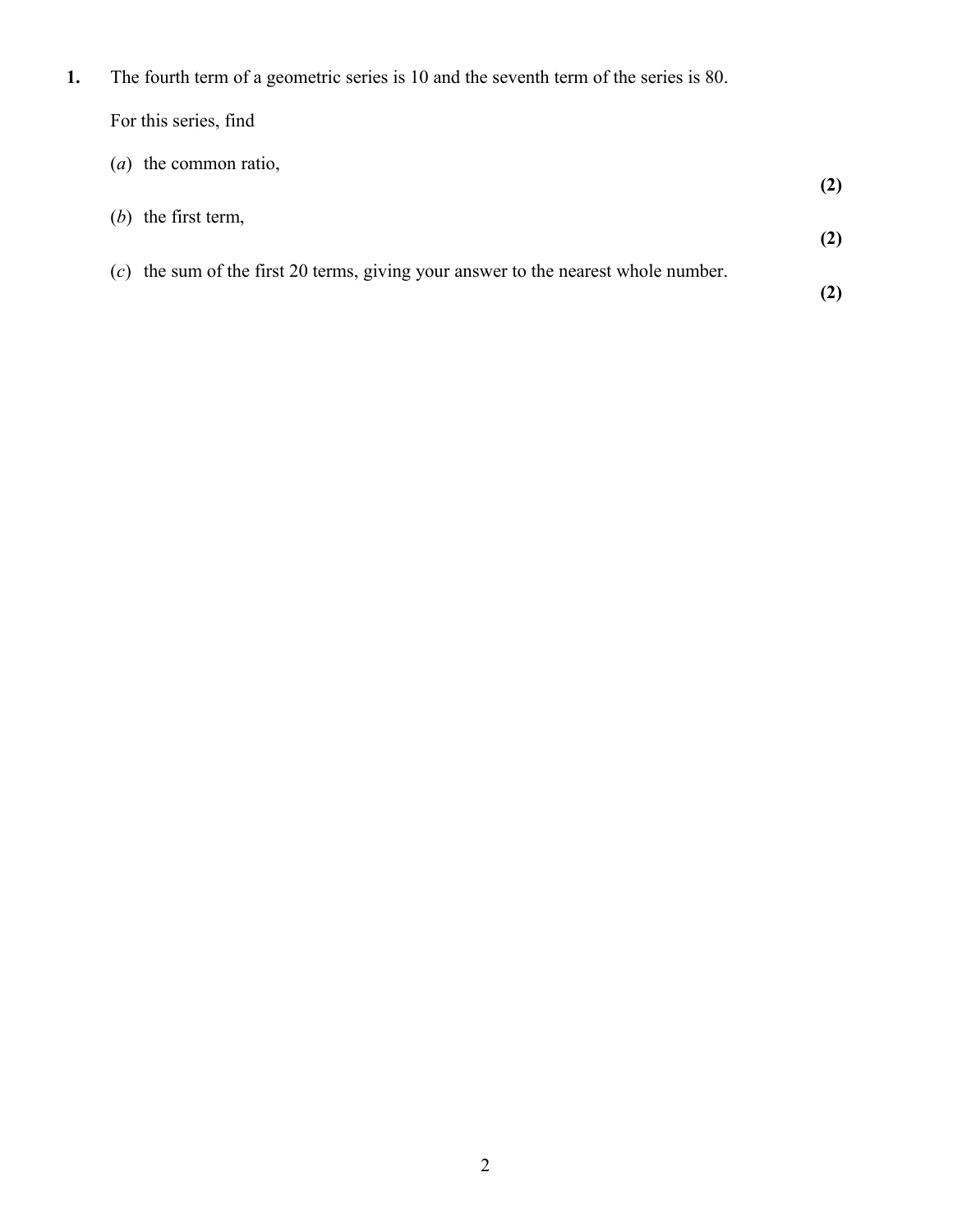**2.** The first term of a geometric series is 120. The sum to infinity of the series is 480.

\n- (a) Show that the common ratio, *r*, is 
$$
\frac{3}{4}
$$
.
\n- (b) Find, to 2 decimal places, the difference between the 5th and 6th terms.
\n- (c) Calculate the sum of the first 7 terms.
\n- (d) Calculate the smallest possible value of *n*.
\n- (e) Calculate the smallest possible value of *n*.
\n- (f) Consider the result of the series.
\n

3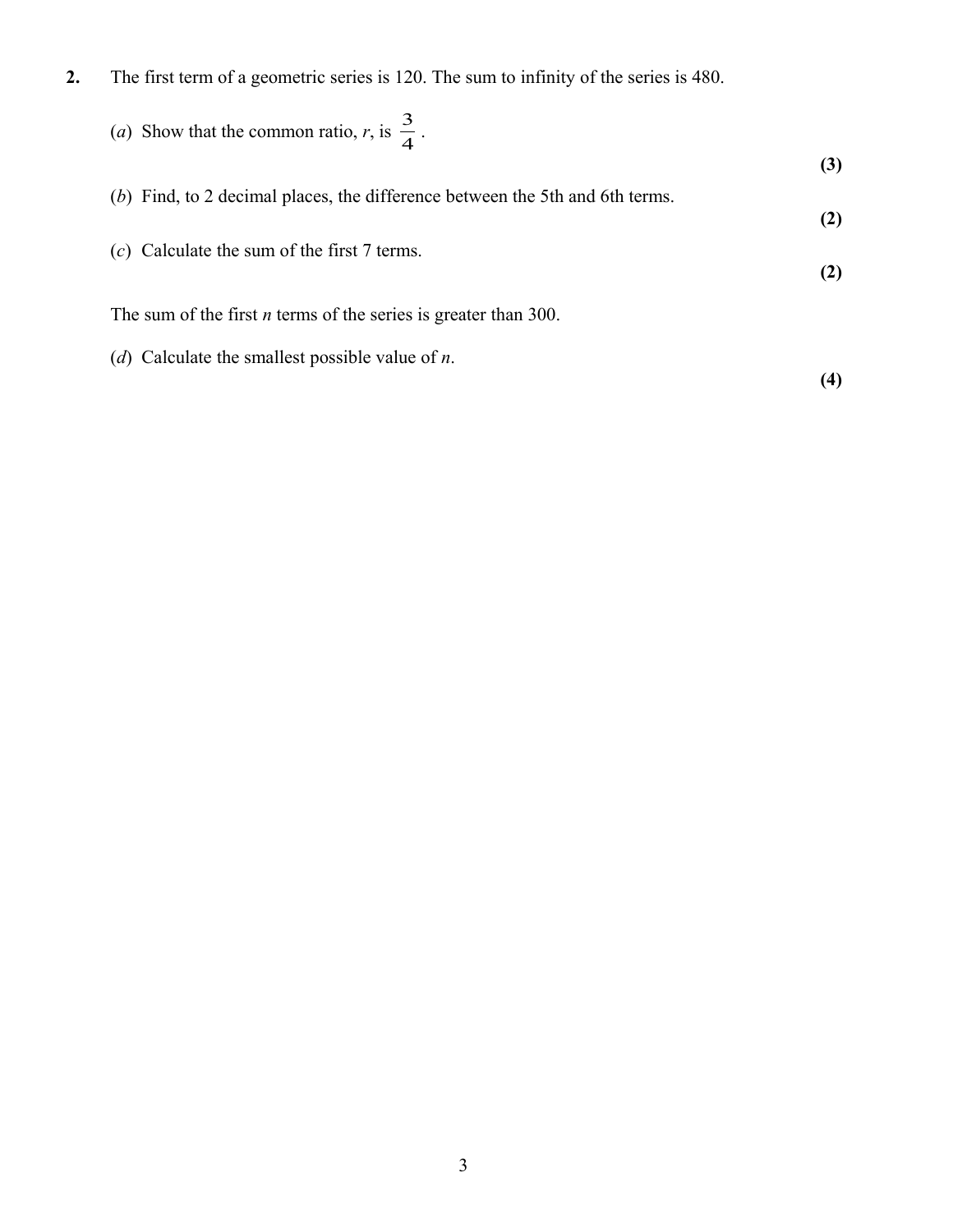*3.* The third term of a geometric sequence is 324 and the sixth term is 96.

(*b*) Find the first term of the sequence.

| (a) Show that the common ratio of the sequence is $\frac{2}{3}$ . |  |
|-------------------------------------------------------------------|--|
|                                                                   |  |

| $(c)$ Find the sum of the first 15 terms of the sequence. |  |
|-----------------------------------------------------------|--|

(*d*) Find the sum to infinity of the sequence.

**(3)**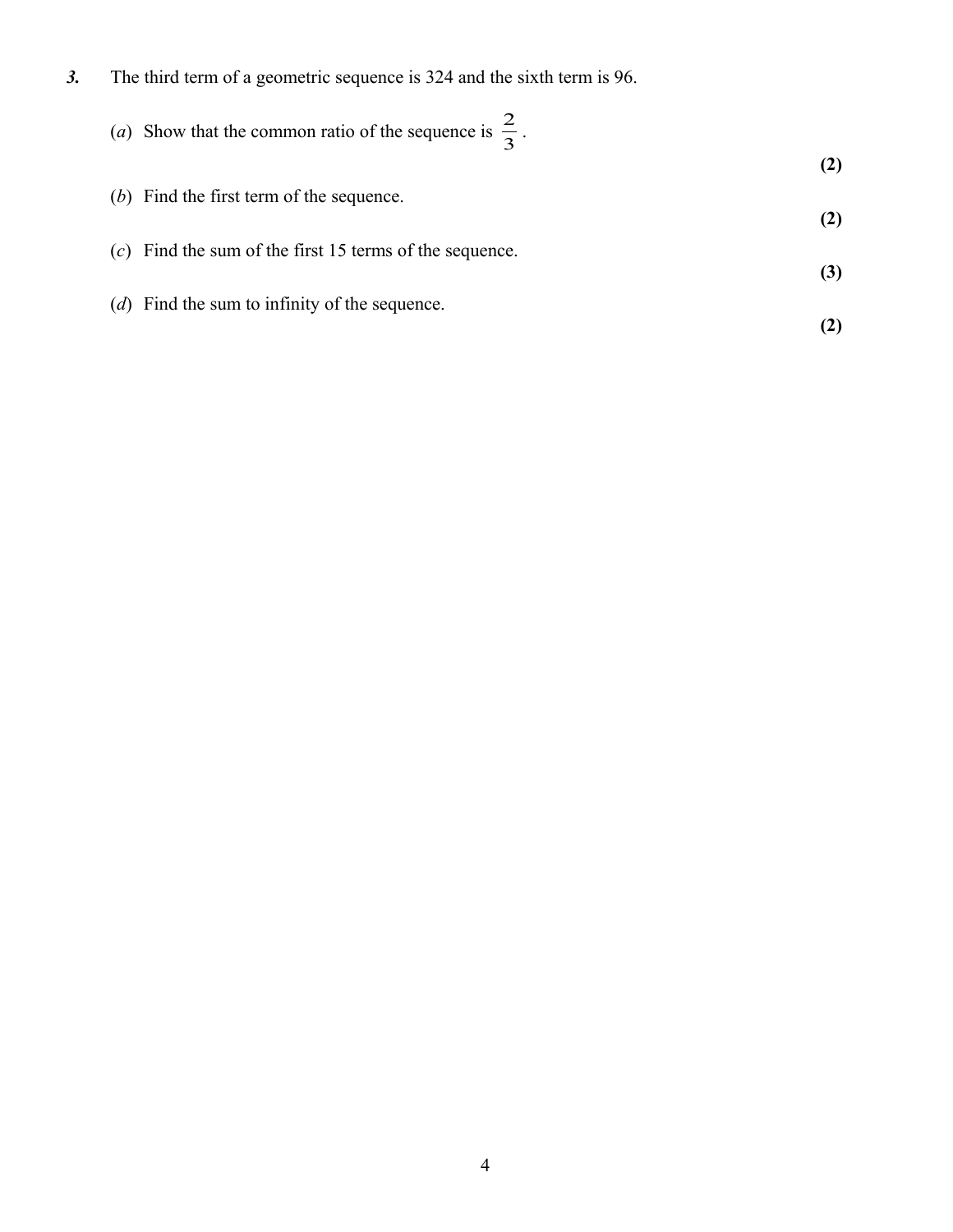- **4.** A geometric series has first term 5 and common ratio  $\frac{1}{5}$  $\frac{4}{5}$ . Calculate
	- (*a*) the 20th term of the series, to 3 decimal places, **(2)**
	- (*b*) the sum to infinity of the series. **(2)**

Given that the sum to *k* terms of the series is greater than 24.95,

(c) show that 
$$
k > \frac{\log 0.002}{\log 0.8}
$$
, (4)

(*d*) find the smallest possible value of *k*.

**(1)**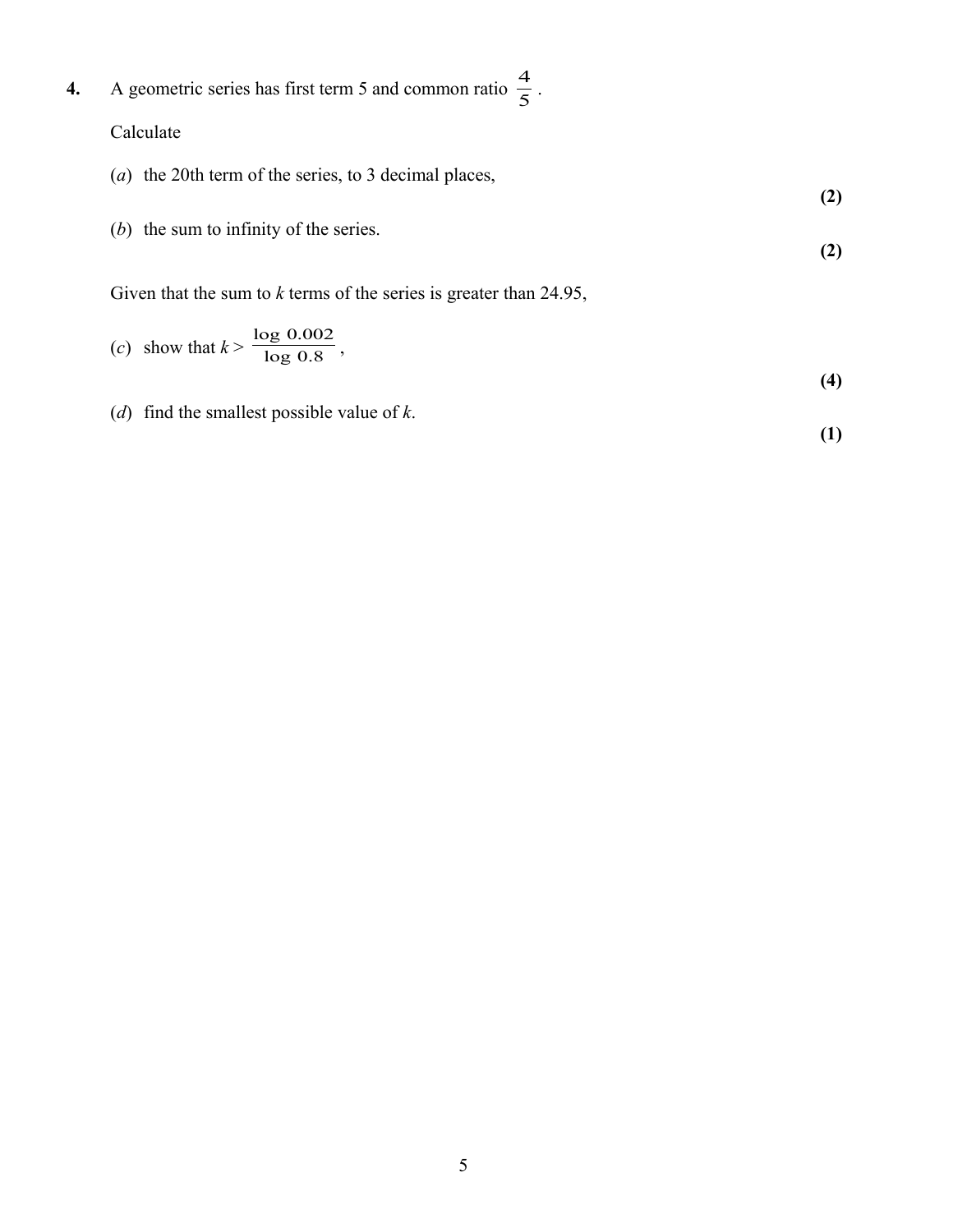**5.** A trading company made a profit of £50 000 in 2006 (Year 1).

A model for future trading predicts that profits will increase year by year in a geometric sequence with common ratio  $r, r > 1$ .

The model therefore predicts that in 2007 (Year 2) a profit of £50 000*r* will be made.

(*a*) Write down an expression for the predicted profit in Year *n*.

**(1)**

The model predicts that in Year *n*, the profit made will exceed £200000.

(b) Show that 
$$
n > \frac{\log 4}{\log r} + 1.
$$

Using the model with  $r = 1.09$ ,

- (*c*) find the year in which the profit made will first exceed £200 000,
- (*d*) find the total of the profits that will be made by the company over the 10 years from 2006 to 2015 inclusive, giving your answer to the nearest £10 000.

**(3)**

**(2)**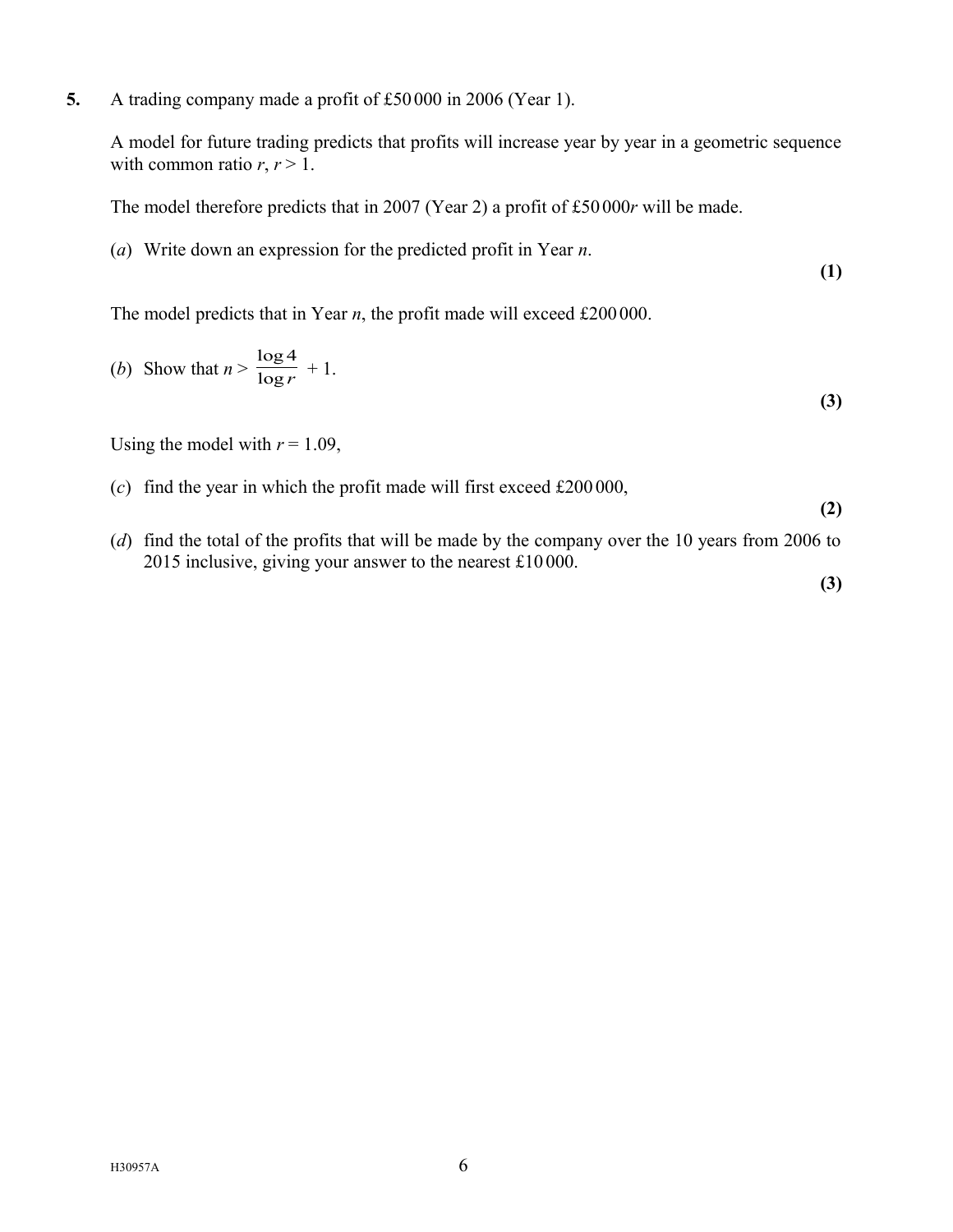**6.** (*a*) A geometric series has first term *a* and common ratio *r*. Prove that the sum of the first *n* terms of the series is

$$
\frac{a(1-r^n)}{1-r}.
$$
 (4)

Mr King will be paid a salary of £35 000 in the year 2005. Mr King's contract promises a 4% increase in salary every year, the first increase being given in 2006, so that his annual salaries form a geometric sequence.

(*b*) Find, to the nearest £100, Mr King's salary in the year 2008.

**(2)**

Mr King will receive a salary each year from 2005 until he retires at the end of 2024.

(*c*) Find, to the nearest £1000, the total amount of salary he will receive in the period from 2005 until he retires at the end of 2024.

 **(4)**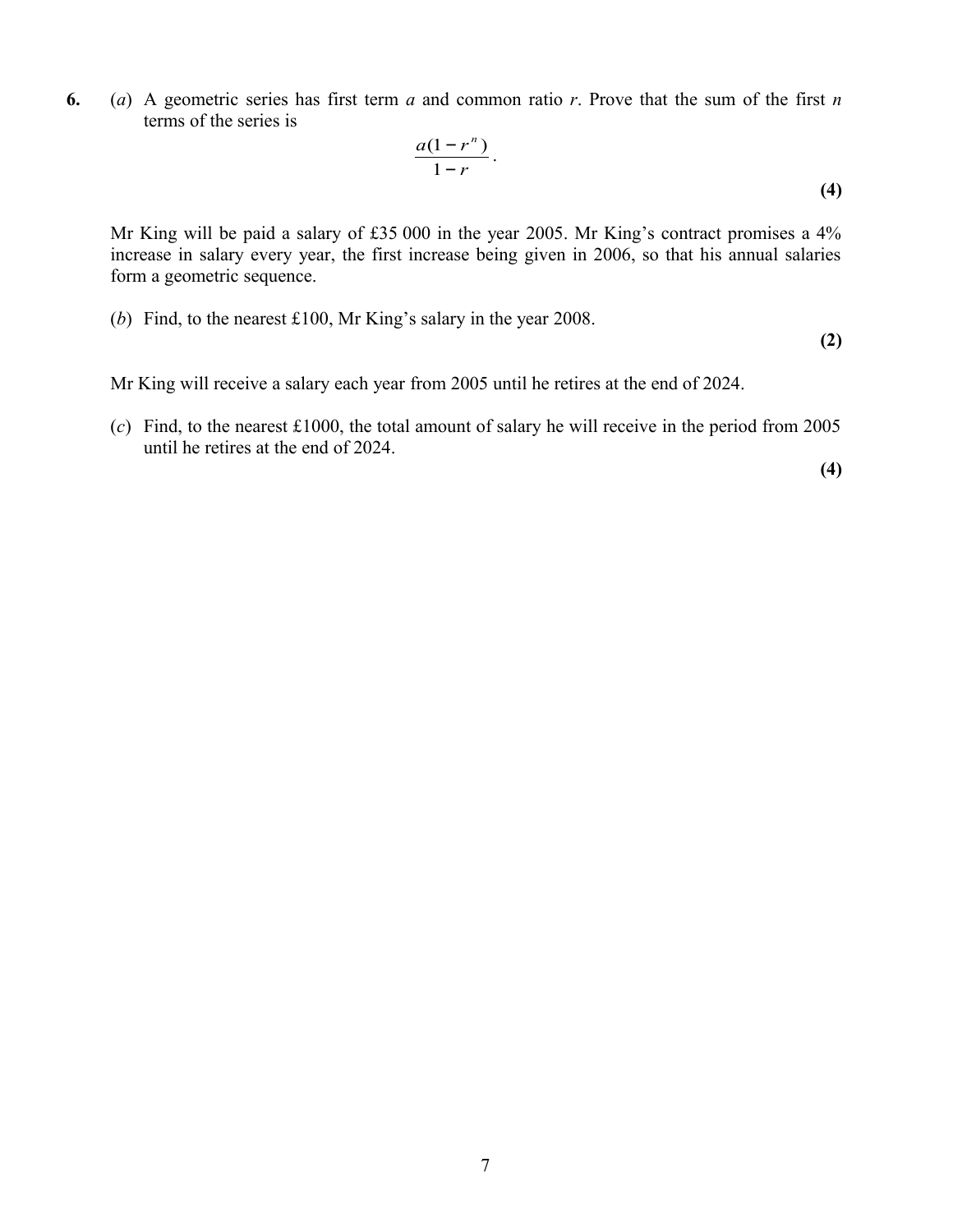- **7.** A geometric series has first term *a* and common ratio *r*. The second term of the series is 4 and the sum to infinity of the series is 25.
	- (*a*) Show that  $25r^2 25r + 4 = 0$ .
	- (*b*) Find the two possible values of *r*.
	- (*c*) Find the corresponding two possible values of *a*. **(2)**
	- (*d*) Show that the sum, *Sn*, of the first *n* terms of the series is given by

$$
S_n = 25(1 - r^n). \tag{1}
$$

Given that *r* takes the larger of its two possible values,

(*e*) find the smallest value of *n* for which *S<sup>n</sup>* exceeds 24.

 **(2)**

**(4)**

**(2)**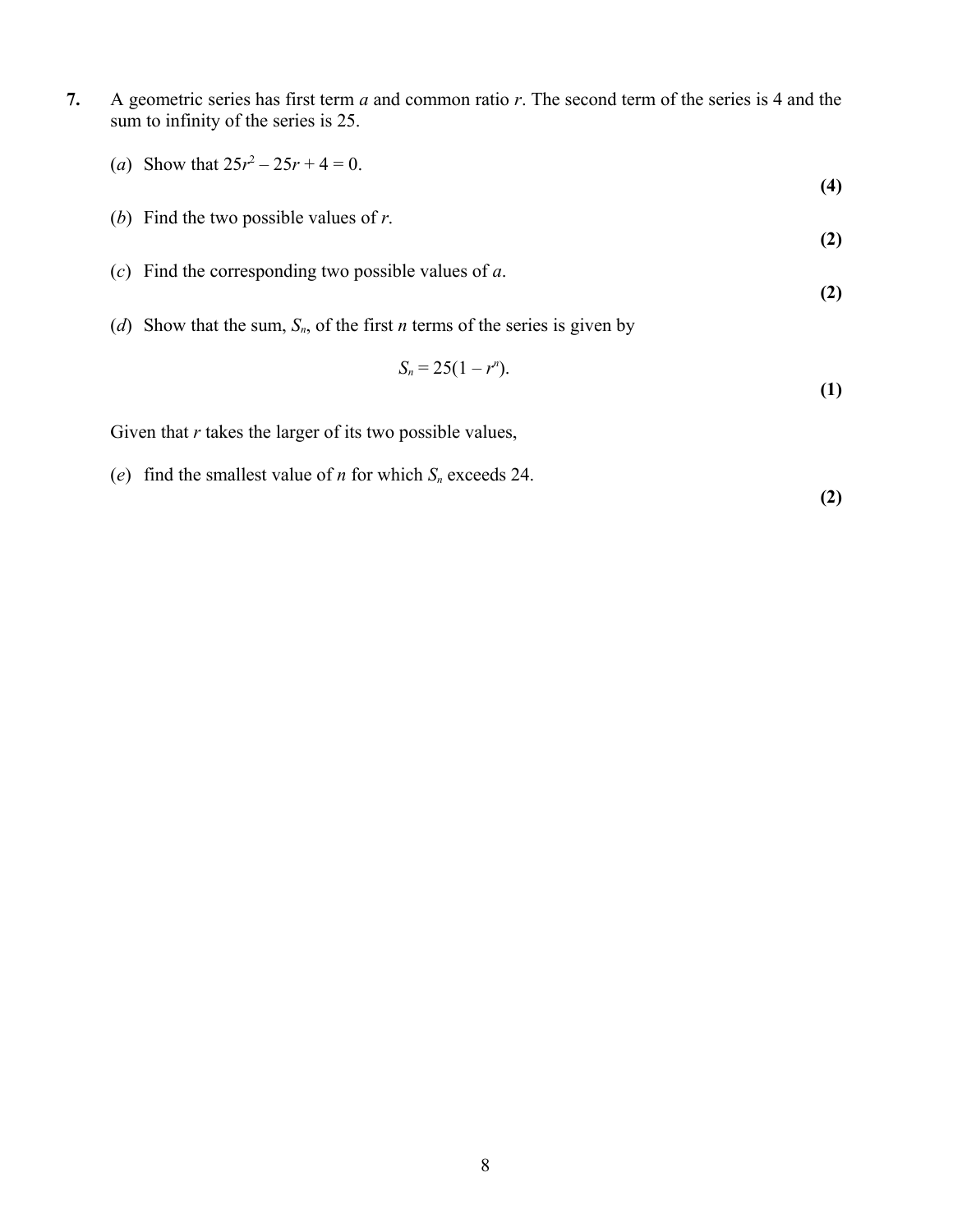**8.** The first three terms of a geometric series are (*k* + 4), *k* and (2*k* − 15) respectively, where *k* is a positive constant.

| (a) Show that $k^2 - 7k - 60 = 0$ .              | (4) |
|--------------------------------------------------|-----|
| (b) Hence show that $k = 12$ .                   | (2) |
| $(c)$ Find the common ratio of this series.      | (2) |
| ( $d$ ) Find the sum to infinity of this series. |     |
|                                                  |     |

9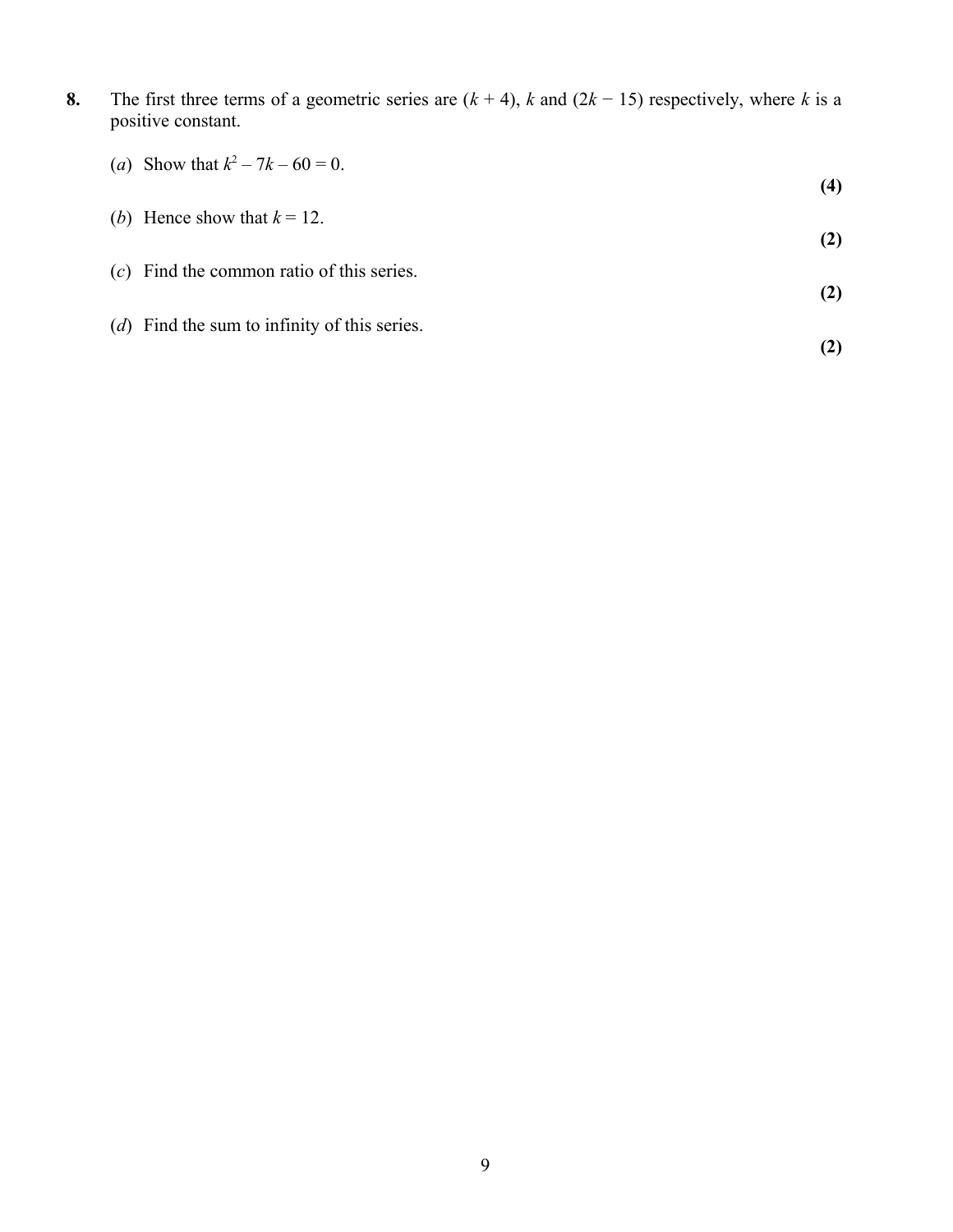**9.** The second and fourth terms of a geometric series are 7.2 and 5.832 respectively. The common ratio of the series is positive. For this series, find (*a*) the common ratio, **(2)** (*b*) the first term, **(2)** (*c*) the sum of the first 50 terms, giving your answer to 3 decimal places, **(2)** (*d*) the difference between the sum to infinity and the sum of the first 50 terms, giving your answer to 3 decimal places. **(2)**